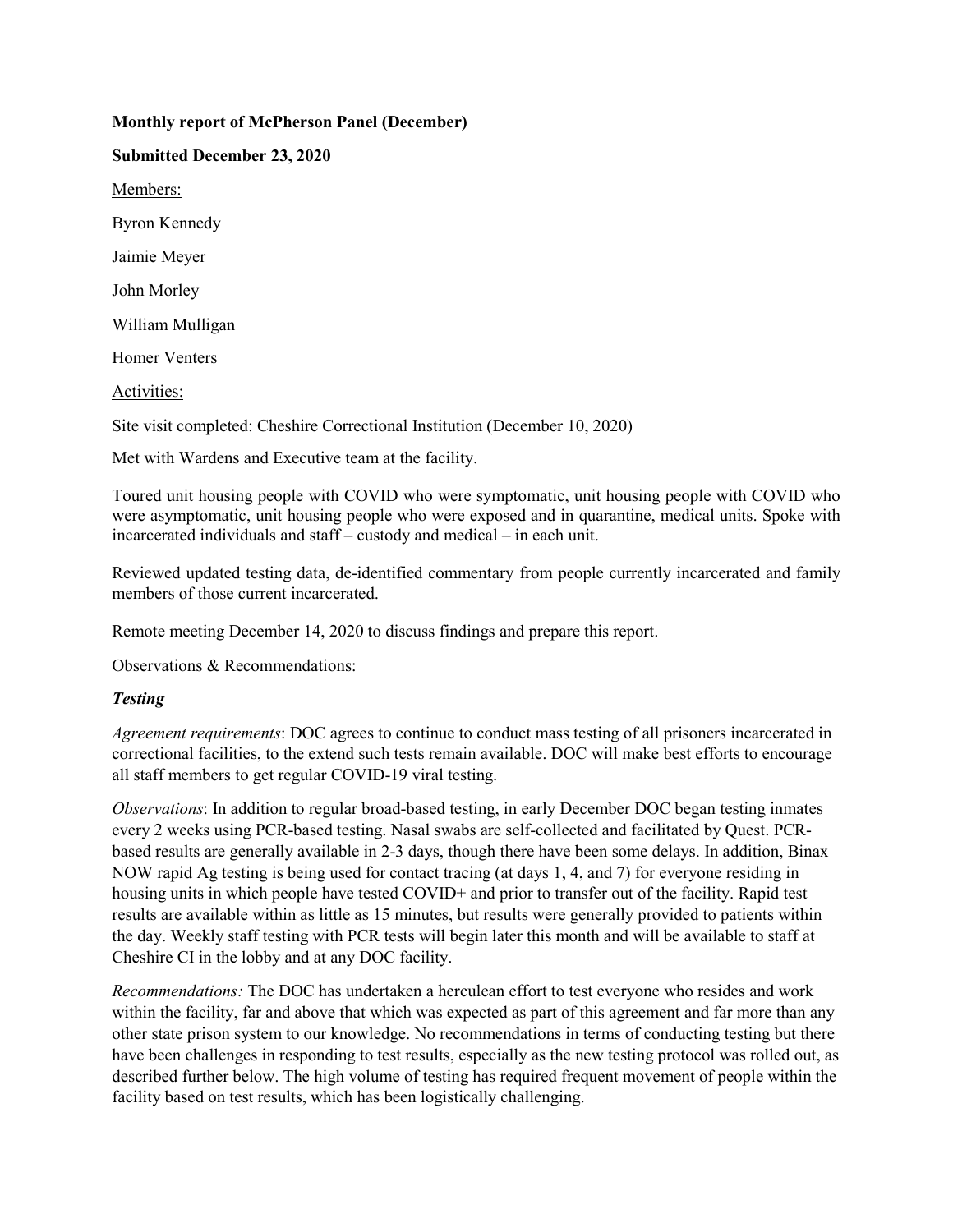### *Quarantine of people who have been exposed, contact tracing*

*Agreement requirements*: DOC will quarantine people newly admitted to a correctional facility for 14 days. Facility has identified an area to quarantine new commits to DOC custody for 14 days to monitor for signs and symptoms. Facility has a process to medically evaluate and clear inmates from quarantine prior to placement in general population.

*Observations*: Cheshire CI is not an intake facility, so inmates had already completed intake quarantine and testing prior to arrival. The facility quarantines entire housing units in which people have tested positive for COVID-19, and one-quarter of each quarantined housing unit are tested at a time using Binax NOW rapid testing at days 1, 4, and 7 post-exposure. It is unclear how many days are required to test the entire housing unit on this rotational basis. The facility's rationale for testing one-quarter of each housing unit is to prevent "endless quarantine." Some inmates described mixing of quarters before testing was complete. At the time of our tour, 4 entire housing units were completing a 14-day quarantine after exposure. There was no signage to designate the unit as a quarantine unit. There is a clear desire for information on the part of the general population, informing them of their status and their environment and what to expect.

We were verbally screened on entry into the facility by a medical assistant and had our temperatures taken. The 3 medical screening questions were: 1) Do you have symptoms of COVID-19? 2) Have you been recently exposed to someone diagnosed with or suspected of having COVID-19? 3) Have you traveled out of the country?

*Recommendations*: Signage about types of PPE required to enter a quarantine unit is needed. If quarters of each housing unit are a designated cohort, cohorts should not be allowed to mix cells or common areas until all testing is complete.

Medical screening travel questions should be updated to include out of state travel to places designated as having high levels of community transmission or in which there is a statewide travel restriction (as of this writing, all but New York, New Jersey, and Rhode Island).

### *Medical isolation and care of people who have COVID-19 infection*

*Agreement requirements*: Those who test positive for COVID-19 infection will be isolated as medically appropriate. Those who test positive for COVID-19 infection and are symptomatic will be isolated as medically appropriate and shall be checked twice per day for temperature, respiratory rate, heart rate, and blood oxygen saturation levels; and have blood pressure taken once per day. Placement in medical monitoring, medical isolation and medical quarantine units shall not be considered punitive isolation. Facility has identified an area to medically isolate inmates with Covid-19 symptoms Staff assigned to supervise inmates in medical isolation for Covid-19 symptoms wear appropriate PPE. Inmates in medical isolation for Covid-19 symptoms wear appropriate PPE whenever leaving their cell or interacting with staff. Facility has a process to medically evaluate and clear inmates from medical isolation prior to placement in general population.

*Observations*: The Commissary Housing unit was designated for people infected with COVID-19 and symptomatic who were in medical isolation. There was no signage on the door to indicate that this was a COVID unit or that appropriate PPE was needed. Staff did not make an effort to require N95 masks on entry to the COVID unit. All 9 individuals on our tour were allowed to enter the unit and walk through, some with cloth masks- there was no restriction on who could enter. In the front antechamber, a single officer was wearing an N95 with the bottom strap off. There was no evidence that face shields or hand sanitizer were available to staff. At the time of our tour, 34 individuals were being housed in this unit and nearly all cells were doubly occupied. Handwritten signs were on the door of each cell with the inmate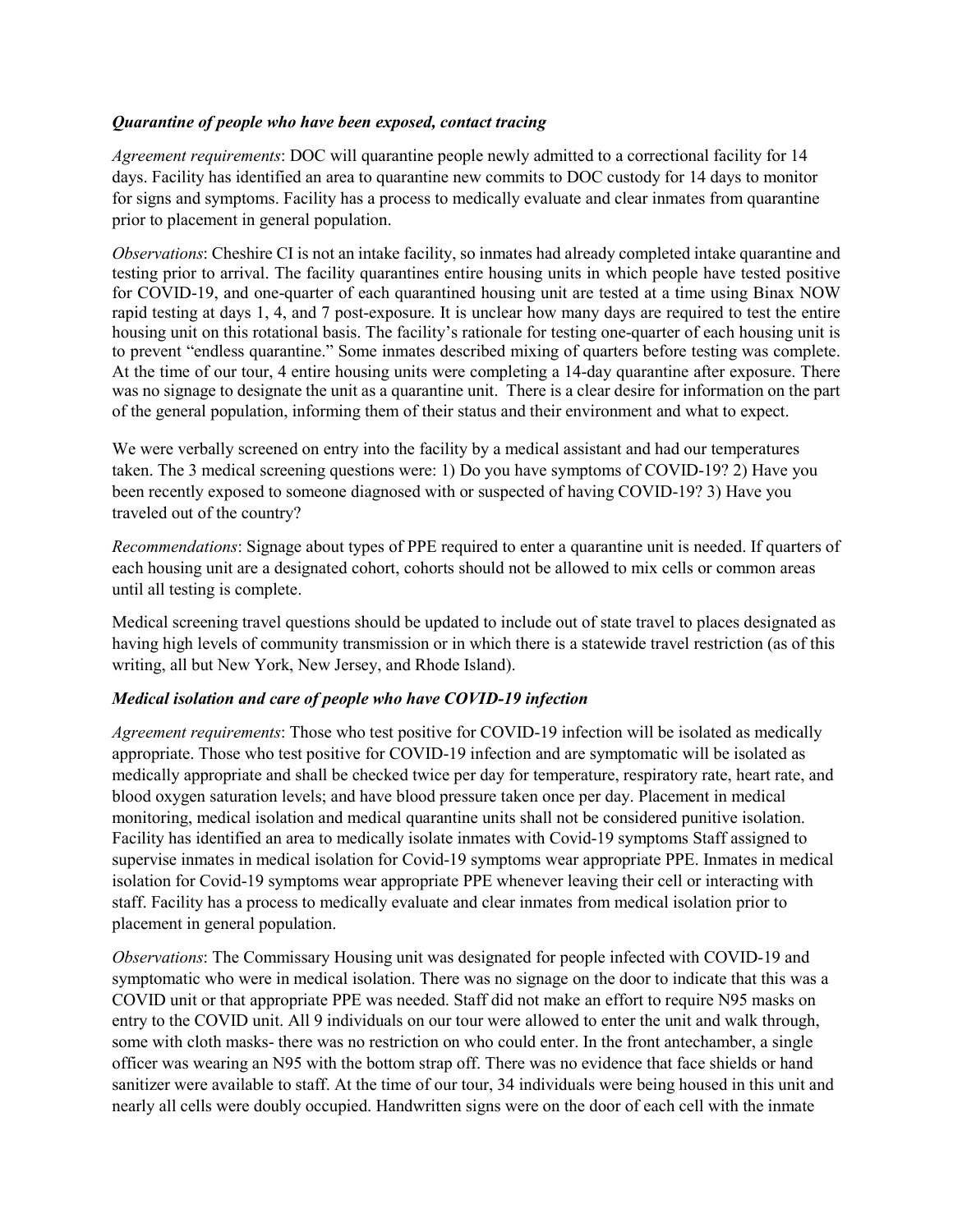name and number. It would be physically impossible for medical staff to adequately observe patients in this unit or to physically examine them without entering the cell. Some patients were out of cell using the phone, all were seen wearing cloth masks. The officer responsible for the unit rotated patients out of cell several at a time and maintained a schedule to ensure adequate time out of cell for each, including for daily showers. All patients in this unit were awaiting transfer to MacDougall-Walker but no beds were available at the time. Their property was piled in large plastic trash bags in the back area of the unit.

Inmates told some of us about an individual who had tested positive but had delayed transfer to medical isolation. The nursing director was going to investigate this.

Medical staff had not been fit-tested for N95s, though they reported they had been wearing N95s to enter the medical isolation unit and examine patients. No eye protection was noted. We observed nursing staff and medical assistants wearing short paper gowns, N95s and face shields to conduct rapid COVID testing on each housing unit. Medical staff had been following the DOC treatment algorithm that includes regular laboratory monitoring of people who are ill, but did not have the medications available on site to manage them (for example, blood thinners for potential blood clots that are common with COVID-19 infection). Oxygen tanks were available but could only be used for one patient at a time in the medical unit while awaiting ambulance. Dexamethasone was available in the pharmacy on site.

South Block 3 was being used to house people infected with COVID-19 who were asymptomatic and in medical isolation. There was no signage on the door to indicate that this was a COVID unit and appropriate PPE was required. All 9 individuals on our tour were allowed to enter, some with cloth masks- there was no restriction on who could enter. All staff were observed wearing masks (though none seemed to be N95s).

*Recommendations:* Signage is needed to designate medical isolation units, requiring appropriate PPE. Entry into medical isolation units should be limited to those absolutely required to enter and all staff entering should receive special training on infection prevention. All custody and medical staff entering these units and requiring N95 masks should receive fit testing and training in how to appropriate don and doff PPE.

The Commissary housing unit is not an appropriate place to house people who are ill because of the layout of the space that makes medical observation and management impossible. Alternative housing arrangements should be made. Cheshire CI is a Level 4 medical facility but does not have an onsite infirmary- it should be prioritized for bed space at MacDougall Walker for people who are symptomatic with COVID infection. Consider initiating daily medical provider call to discuss people who are ill and coordinate care, rather than relying on emails.

*Post visit and discussion Update:* As per the roll call notice dated December 21, 2020 from Deputy Warden Jennifer Peterson, "the Commissary Housing Unit will no longer be utilized to house positive COVID inmates."

### *Cleaning supplies*

*Agreement requirements*: The facility documents distribution of cleaning supplies from the warehouse to each area include quantities distributed. The facility documents dilution of cleaning supplies in accordance with manufacturers recommendation.

*Observations*: No specific observations at this site.

*Recommendations*: No specific recommendations at this time.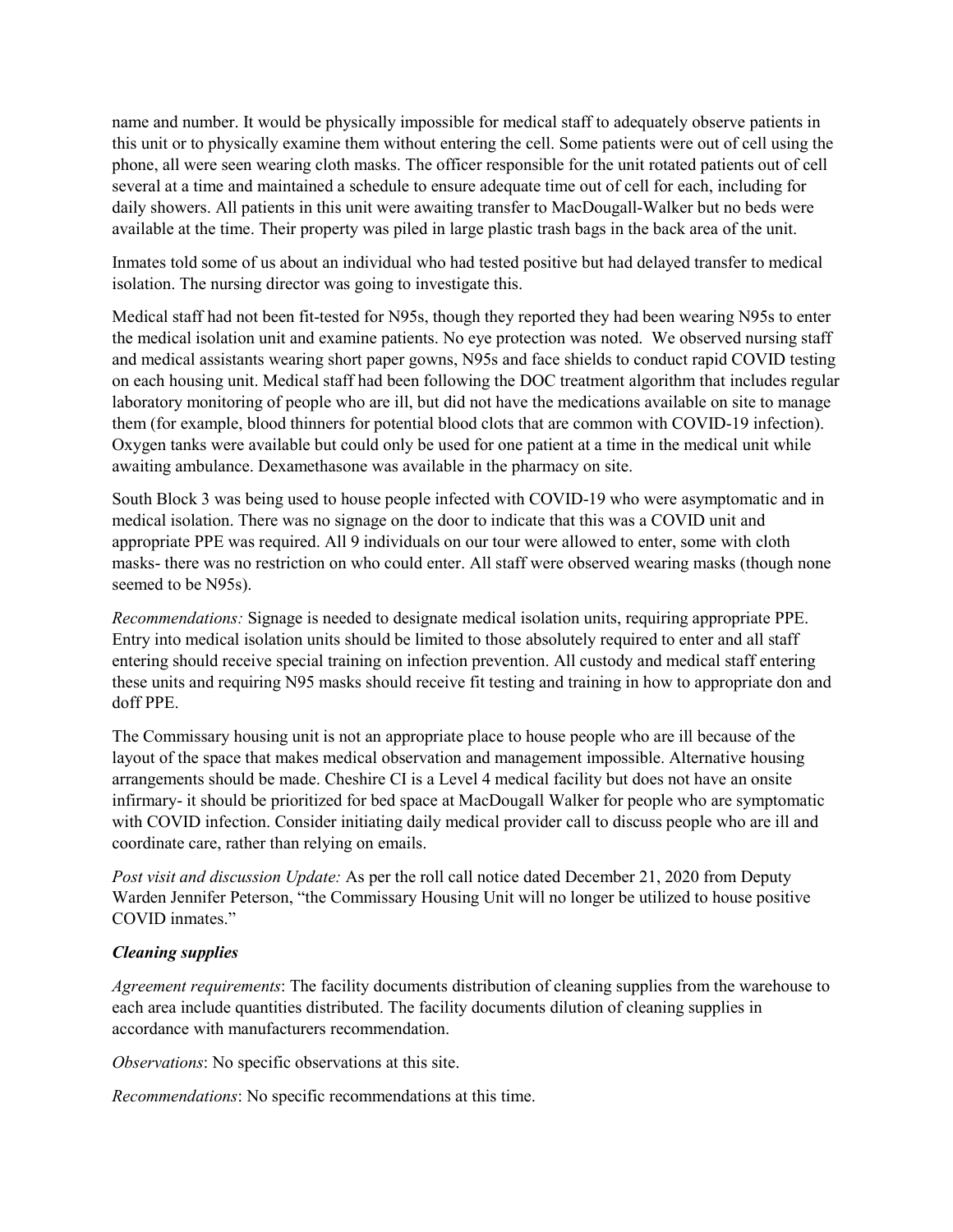# *Cleaning*

*Agreement requirements*: The facility documents when cleaning is conducted in individual housing units/ common areas. The facility has documented an increase in the frequency of cleaning of housing units/common areas in response to health emergency. Staff are documenting what cleaning supplies have been issued to inmate workers. Staff are documenting when cell cleanup/dorm kickout is conducted, what supplies are issued to inmates. Hand soap is available for inmates in common areas. Soap is provided to indigent inmates once per week. All people shall be allowed to shower in running water no less than once every other day regardless of COVID-19 symptoms test results, or housing. Additional cleaning measures enacted due to pandemic have been documented. Facility sanitizes areas where staff or inmates were located upon learning they were symptomatic for Covid-19.

*Observations*: No specific observations at this site.

*Recommendations:* Recommendation was made to increase training of inmates who are dedicated cleaners, including appropriate use of chemicals.

# *PPE*

*Agreement requirements*: Staff have been trained on proper use of protective masks, gloves, gowns. The facility has documented the receipt and distribution of PPE. The facility has documented the distribution of masks to the inmate population. Proper usage of masks has been communicated to the inmate population. Staff have been educated on mitigating the spread of Covid-19. Staff are using appropriate PPE. The inmate population has been educated on reducing the risk of spreading Covid-19. Inmates wearing appropriate PPE. Safety measures are taken to ensure staff, visitors, professional partners etc. are not symptomatic when entering the facility and how is that documented.

### *Observations*: As above

*Recommendations*: Recommendation was made to increase the scope of N95 fit testing among staff and include contingency for staff with facial hair (purchase of PAPRs). Recommendation was made to train staff and supervisors to maximize social distancing in housing areas. Residents who serve as dedicated cleaners require further training in use of PPE, including N95s for individuals who clean spaces where patients with COVID spent time.

### *Other points of discussion and recommendations:*

- 1. Working with local ambulance companies to ensure timely transport of people needing high levels of medical care.
- 2. Training of transport workers
- 3. Surveying staff about willingness to accept COVID-19 vaccine and designing strategies to increase potential uptake.
- 4. Discussing with patients about COVID-19 vaccine at each medical visit.
- 5. Public/video vaccination of DOC clinical staff and/or leadership.
- 6. Make EHR available remotely to on-call medical providers so can provide more accurate consultative advice and recommendations.

# *Next steps:*

1. Site visit planned for York CI on December 29, 2020 which we will describe in a January report.